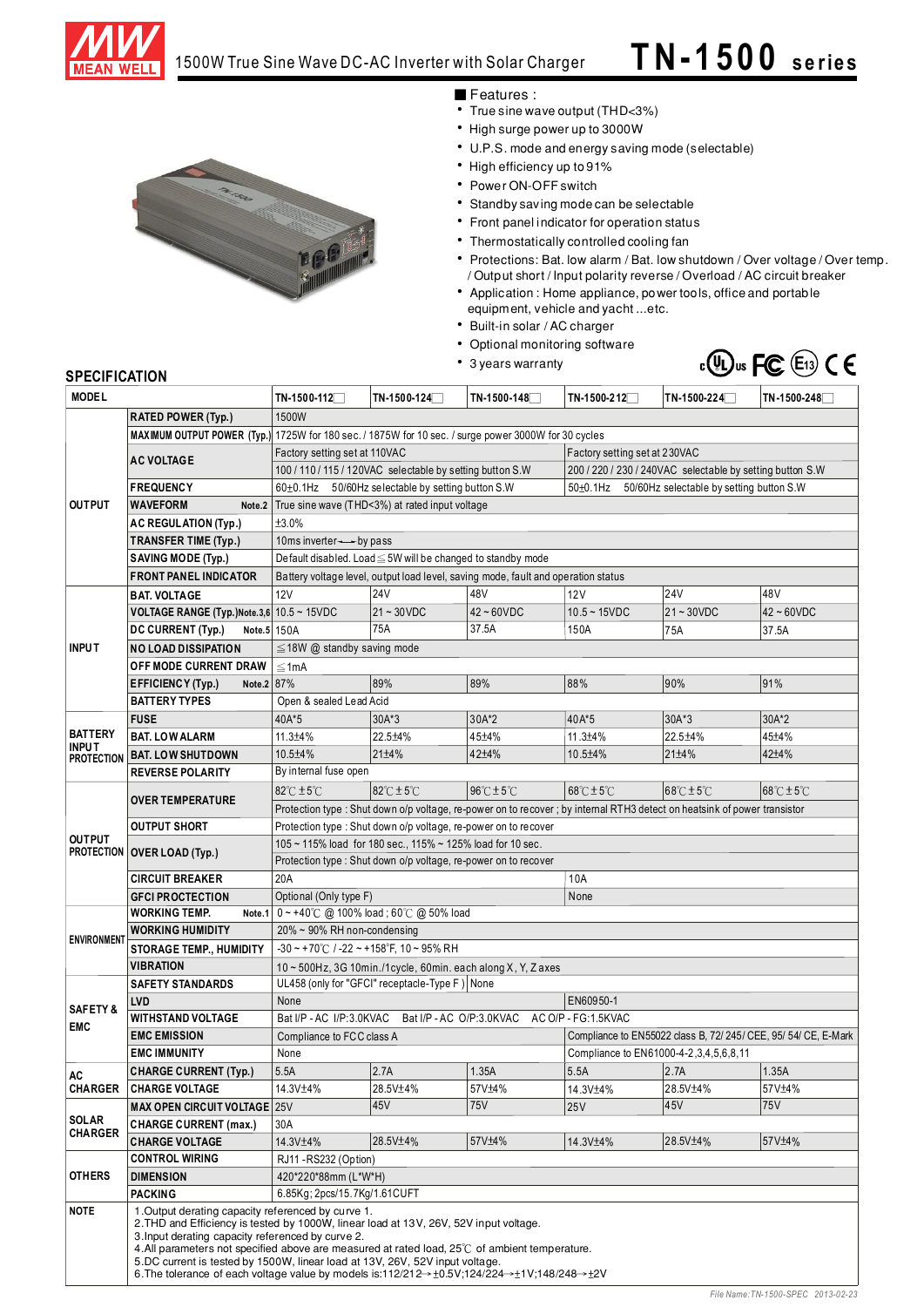

### **Instructions for TN-1500 monitoring software1. Installation of TN-1500 unit and PC** Ø  $\begin{bmatrix} 6 & 0 & 0 \\ 0 & 0 & 0 \\ 0 & 0 & 0 \\ 0 & 0 & 0 \\ 0 & 0 & 0 \\ 0 & 0 & 0 \\ 0 & 0 & 0 \\ 0 & 0 & 0 \\ 0 & 0 & 0 \\ 0 & 0 & 0 \\ 0 & 0 & 0 \\ 0 & 0 & 0 \\ 0 & 0 & 0 \\ 0 & 0 & 0 & 0 \\ 0 & 0 & 0 & 0 \\ 0 & 0 & 0 & 0 \\ 0 & 0 & 0 & 0 & 0 \\ 0 & 0 & 0 & 0 & 0 \\ 0 & 0 & 0 & 0 & 0 \\ 0 & 0 & 0 & 0 & 0 &$ 1 4 6 F Phone Jack RJ11  $\triangle$  $\begin{picture}(10,10) \put(0,0){\line(1,0){100}} \put(0,0){\line(1,0){100}} \put(0,0){\line(1,0){100}} \put(0,0){\line(1,0){100}} \put(0,0){\line(1,0){100}} \put(0,0){\line(1,0){100}} \put(0,0){\line(1,0){100}} \put(0,0){\line(1,0){100}} \put(0,0){\line(1,0){100}} \put(0,0){\line(1,0){100}} \put(0,0){\line(1,0){100}} \put(0,0){\line(1$ DB9 FEMALE RJ11 2 3 4 PIN NO. D<sub>B9</sub> 3 5  $\overline{2}$ PIN NO. Figure 1 **2. Explanation of Monitoring Manu** 2.1 Main Page **IMM** Inverter TN V.1.  $\Box$ pk  $Q^{\rm II}$ à  $\overline{\mathbf{0}}$ ìŀ  $r_{\rm s}$ S etting Statistics R.C. Power off Pause Research Assets Containing the Exit Exit Research Assets Research Assets Research Assets Research Assets Research Assets Research Assets Research Assets Research Assets Research Assets Resea 1 2 3 4 S olar Char ge INVE RTER ACCharge  $\begin{bmatrix} + & - \end{bmatrix}$   $\blacksquare$   $^{100}$   $\longrightarrow$   $\blacksquare$   $\longrightarrow$   $\longrightarrow$   $\longrightarrow$   $\square$   $^{100}$ 5 0 0 Loading Battery Voltage 54.1 V O/P Voltage 110 V<br>O/P Frequency 60.0 Hz I ntern al Te mper ature ℃ ACI n B y pa ss Utility Voltage 0.0 V TN-1500-143 Poweron Remote o ff Batte ry low Batte ry used up Stan dby saving mod e Abno rmal Shutdown 6 Sta rt Da te Reset Da te 2 007/1 2/07 03:1 3:33 PM 2 007/1 2/21 01:4 0:56 PM Figure 2

- 1. Setting: Adjustment for output voltage, charging related voltage, frequency, and operation mode. Please refer to Figure 3 for details.
- 2. Sta tistics: Calculate for the percentage of operating period for each operation mode. Please refer to Figure 4 for details.
- 3. R.C. Power off: Power can be turned ON or OFF at the remote location.
- 4. Pause: Stop refreshing the page of monitoring software.
- 5. Sta tus of unit: Indicating current o perating status of TN-1500.
- 6. Signals tha t displa y curren t condition of th e unit.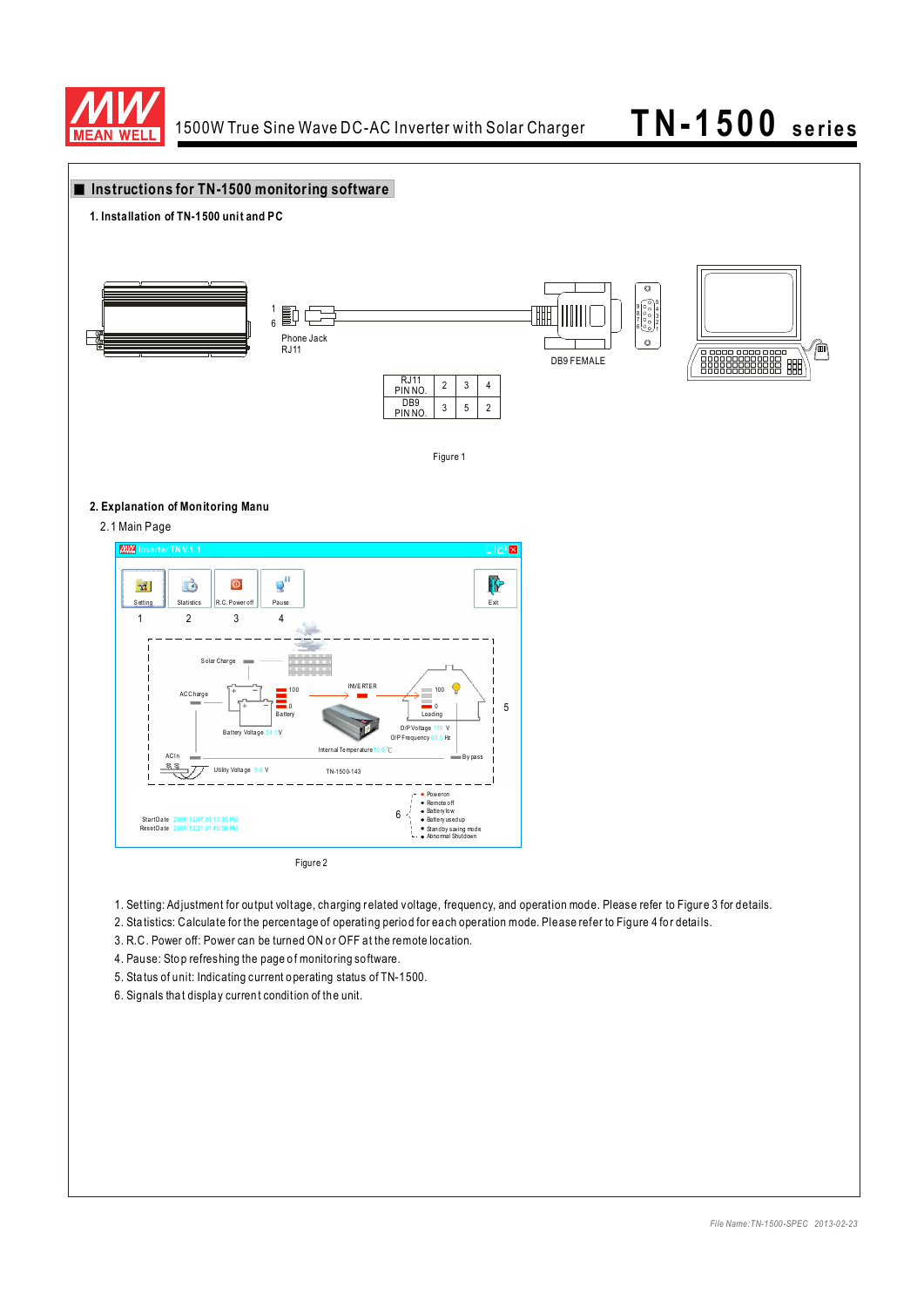

| 2.2 Setting Page                                                                   |                               |                                                      |                      |                |
|------------------------------------------------------------------------------------|-------------------------------|------------------------------------------------------|----------------------|----------------|
| MW Inverter Setting                                                                |                               |                                                      |                      | $\Box$ en      |
| <b>File Name</b><br>Model name                                                     | TN-1500-212                   | D:\TN 110RR\20071205\REV\TN 110RR\TNF\TN 1K5 512.TNF |                      |                |
| Manufacture                                                                        | MeanWell                      | Series Number                                        | LOC-1234567890       |                |
| Revision                                                                           | REV:1.10                      | Date Of Manu.                                        | 06/23/2007           |                |
| I/O Type                                                                           | 212                           | Equalization Volt.                                   | 14.3<br>$\mathsf{v}$ | $13.5 - 15.0V$ |
| Voltage                                                                            | 230<br>$\vee$<br>$\mathsf{V}$ | Floating Volt.                                       | 13.3<br>$\mathsf{V}$ | $13.0 - 13.5V$ |
| Frequency                                                                          | $50 \vee$<br>Hz               | Alarm Volt.                                          | 11.3<br>$\mathsf{V}$ | $11.0 - 11.5V$ |
| Stand-by saving mode On<br>UPS mode $\odot$ On<br>Energy saving mode $\bigcirc$ On | Off<br>- 0                    | Shutdown Volt.                                       | 10.5<br>$\mathsf{V}$ | $10.0 - 11.0V$ |
| <b>Comm Ports</b>                                                                  | 1                             | Bauds Rate 9600                                      |                      |                |
| Read                                                                               | Write<br>Lead                 |                                                      |                      | Exit           |
| $\overline{2}$                                                                     | 3<br>4                        | Read OK!                                             |                      |                |

Figure 3

- 1. User can adjust the settings based on the charact eristics of batteries been used: Equalization Voltage, Floating Voltage, Alarm Voltage, and Shut-down Voltage. UPS Mode / Energy Saving Mode selection and AC output voltage and frequency can also be set in this page.
- 2. Read: Read current settings of the unit.
- 3. Write: Write the revised se tting into the unit.
- 4. Load: Load in factory defa ult settings.

### 2.3 Statistic Page

| <b>MIX</b> Inverter Setting                                                                                                                   |                                          |                                                                                                                                     |                                            |  |
|-----------------------------------------------------------------------------------------------------------------------------------------------|------------------------------------------|-------------------------------------------------------------------------------------------------------------------------------------|--------------------------------------------|--|
| 2007/12/07 03:13:33 PM<br><b>Start Date</b><br>Inverter time rate<br>Bypass time rate<br>Shut Down rate<br>Solar time rate<br>Loading average | 91.2%<br>0.0%<br>8.8 %<br>0.0%<br>24.7 % | Start Date 2007/12/21 01:40:56 PM<br>Inverter time rate<br>Bypass time rate<br>Shut Down rate<br>Solar time rate<br>Loading average | 31.9 %<br>0.0%<br>68.1 %<br>0.0%<br>63.7 % |  |
| <b>RESET</b>                                                                                                                                  |                                          |                                                                                                                                     | Exit                                       |  |

Figure 4

- 1. Sta rt Date: Date that insta lling the monito ring software.
- 2. Reset Date: Date that resetting the statistics. The Start Date will not be influenced by resetting the statistics or turning off the unit.
- 3 .Inve rter time rate: Operati ng period of "Inverter M ode" represents how many percent of the whole oper ating pe riod.
- 4. Bypass time rate: Operating period of "Bypass Mode" (energy provides directly by the utility) represents how many percent of the whole ope rating p eriod.
- 5. Shut down rate: Percentage of time period that the unit is under the condition of shut down.

### **\* Inverter t ime rate + Bypass time rate + Shut down rate = 100 %**

- 6. Solar time r ate: Percentage of time period that the solar charger is functioning after turn ing on the TN-1500 unit.
- 7. Loading average: Average loading after turning on the TN-1500 unit.